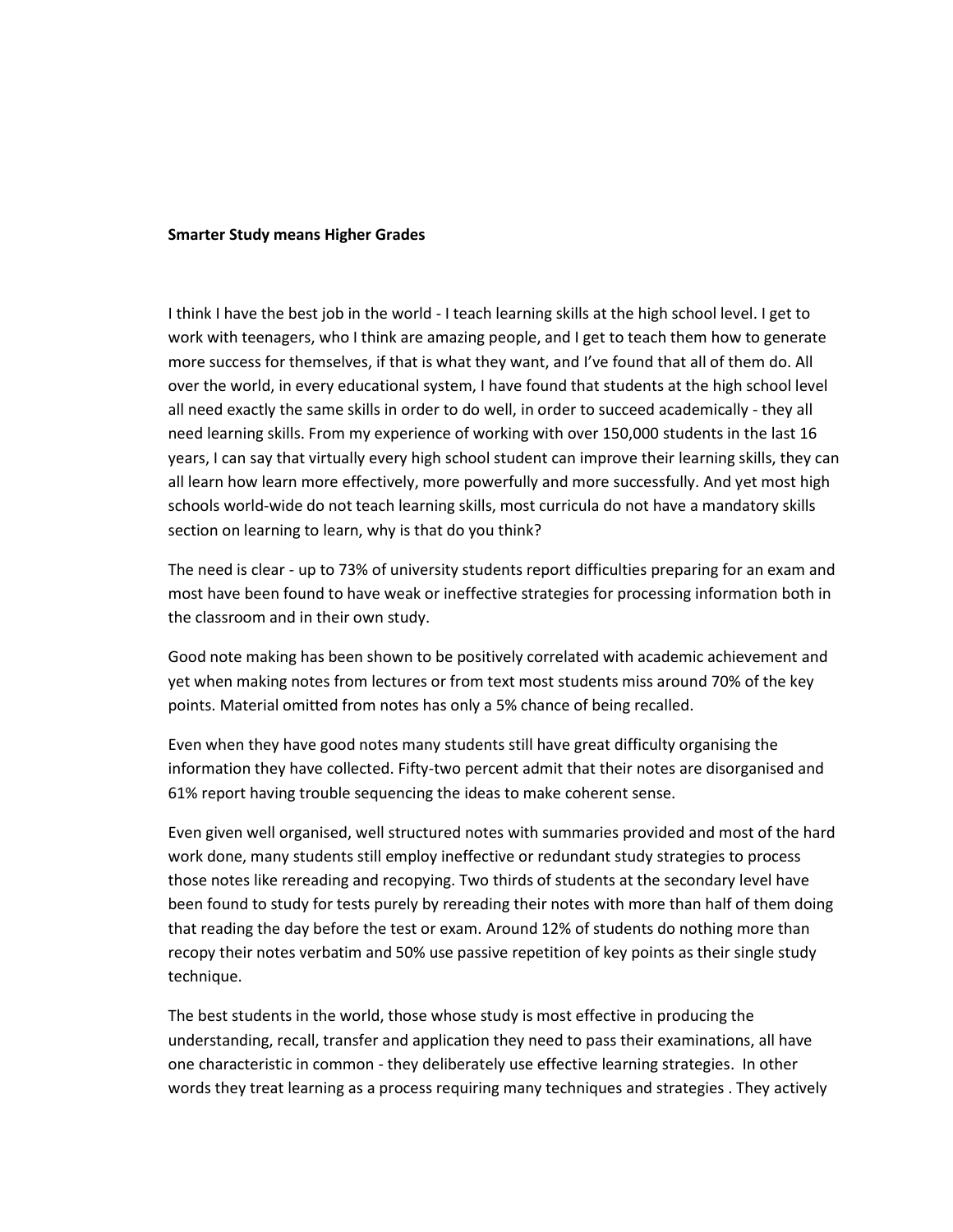seek out options for every stage of the learning process, they try out different things and they notice what works and what doesn't. To do this the best students are continuously engaged with both the subject matter they are learning and the processes they are using to learn that subject matter. They view any learning failure as a failure of process rather than that of the individual, they find better processes and apply them, they reflect on the results and they continually improve the success of their learning efforts.

The skills, techniques and strategies that the best students use can be learned and used by anyone. They can be taught!

"It's not what you know but what you can do with what you know that counts in this age of readily available information. Skills such as analysis, synthesis, evaluation and clear communication are essential for success. Educators today realize that young people aren't born with these skills, nor should they be expected to pick them up through

some kind of osmosis in the classroom. These skills can and should be taught explicitly."

Lori Fritz, Deputy Principal, Southbank School, London

Unfortunately the direct teaching of learning skills is still an uncommon topic in most school programmes. Only 20% of teachers believe that teaching students "study skills" is a priority and only 17% of students report that teachers actively help them learn or improve their study skills.

In some schools though there is a recognition that helping all students become excellent learners is a priority which will have significant payoffs in terms of students examination success.

"Learning how to learn is more important than memorising facts or even the acquisition of specific skills. 'Learning skills' are a life enhancing development of one's ability to become a free and independent thinker in control of one's destiny." Dr Iain Farrell, Director of Studies, Harrow School, London

At this top British private school, the incorporation of a learning skills programme for the most underachieving boys has been credited with helping boost the exam results at the GCSE level to record highs, every year for the last 7 years.

Learning skills are a combination of cognitive, metacognitive and affective *interventions* techniques and strategies - the use of which positively influences a student's tendency to approach, engage with, expend effort on, and persist in learning tasks in an ongoing, self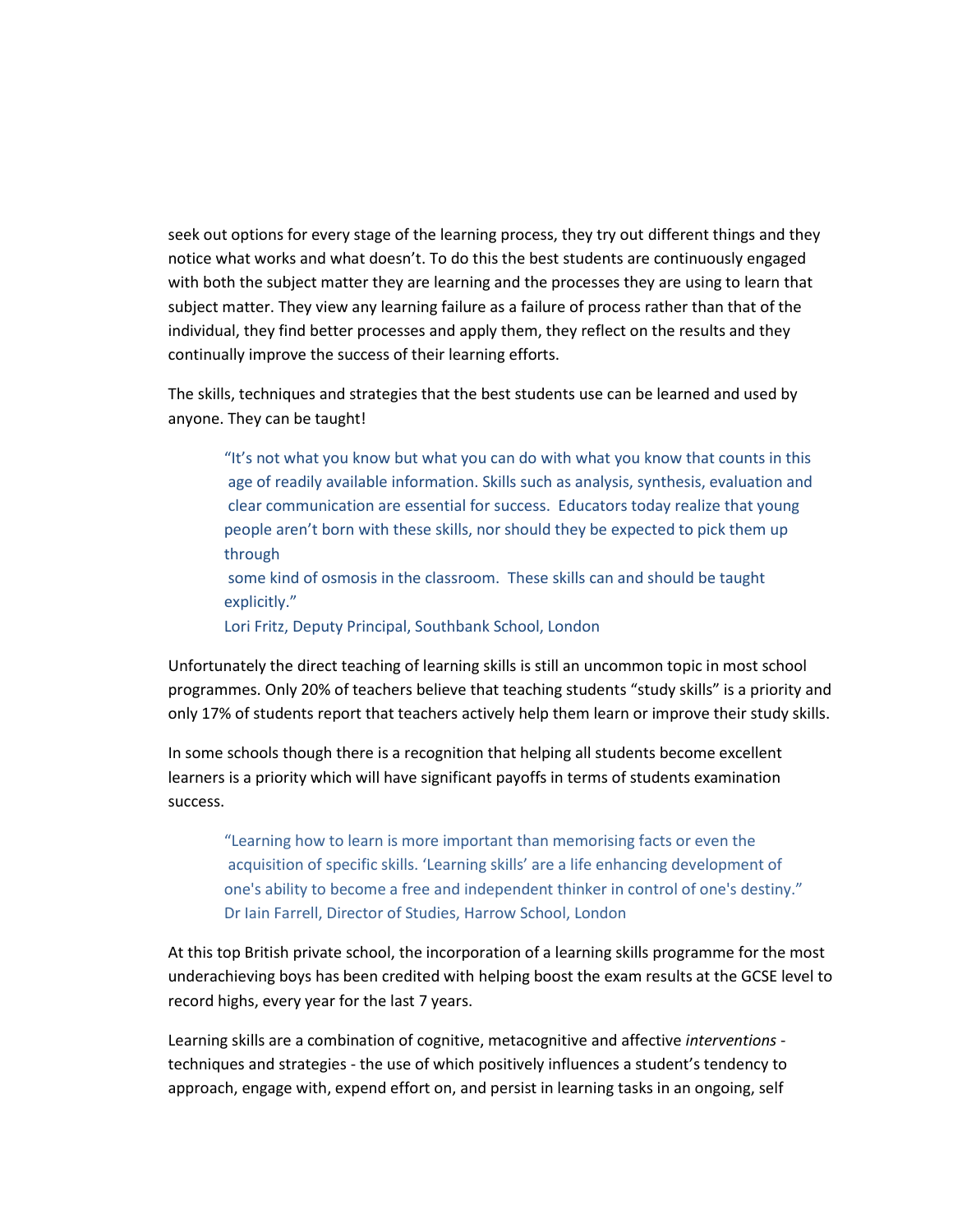directed manner. Exactly what everyone does when they are intensely interested in something focus, concentration, perseverance and task completion.

Cognitive interventions are those which help develop the particular skills necessary to facilitate the acquisition of knowledge or skill. Affective interventions are those that focus on such noncognitive aspects of learning as motivation, self concept and the skill of selective attribution. The most effective metacognitive interventions are those in the area of the self management of learning - planning, implementing and monitoring learning efforts – as well those that help students to gain the knowledge of when, where, why and how to use specific learning strategies in their appropriate contexts.

# **Cognitive skills**:

These skills have the purpose of teaching learner-initiated use and practice of active information processing and retrieval strategies as well as study habits and study skills. The cognitive skills which have been shown world-wide to bring about the greatest improvements in learning and academic achievement in general are:

- Memory techniques mnemonics, multi-sensory techniques, visualisation, review
- Organising ,transforming and summarising information mind mapping, spider diagrams, graphic organisers
- Structural writing planners for different types of essays, scientific reports, academic papers, research reports - organizing, writing, editing, and revising
- Timetabling general task mapping and specific use for assignments, exam preparation  $\bullet$
- Self assessment
- Note making in class and for studying
- Goal setting
- Questioning
- Calibrating own learning preferences mental representation, environmental and experiential preferences

## **Affective skills**:

These skills are those that enable the student to gain some control over mood, motivation and what we tend to call *attitude*. Skills necessary to build resilience in learning, to learn to deal effectively with any setbacks and difficulties on the road to success, to learn how to bounce back, make changes and persevere. The affective skills most effective in improving learning and academic achievement have been found to be:

• Attribution re-training